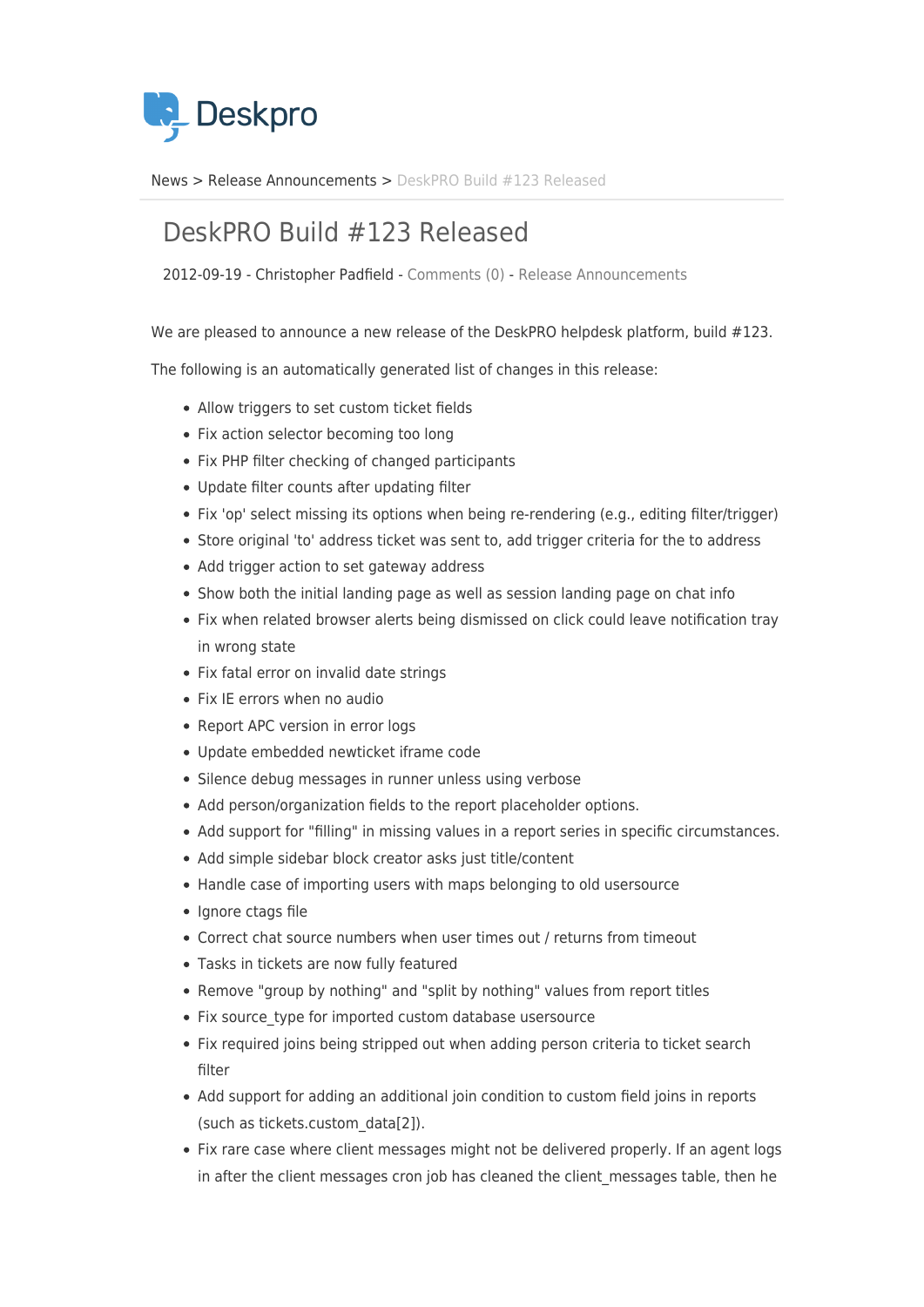may next the next batch of messags.

- Handle bad section html for every section.
- Handle reloading section after failed ajax
- Ensure root field is set properly when updating a field.
- Add root field value to custom data \* tables.
- Fix possible division by zero in DetectInlineReply
- Attach varname needs to be an array to accept multiple attachments in a reply
- Fix button stuck at saving
- Update tasks pane when adding task from ticket
- Say 'extend' on license page if not expired
- Show spinner when submitting new ticket
- Fix newticket revealing form validation errors
- Correct template used for agent-created ticket notification, make the 'from name' the agent
- Fix alignemnt and sizing issues on newticket form
- Fix fwd cutter to handle case of wrapped From
- Error out on bad forward, email agent about it
- Update preboot error style and add logo, expand on info about php version
- Save copy of ticket message when spamming
- Add axes labels to graphs in report builder.
- Add axis labels to matrix report tables.
- Add ordinal suffixes to day of the month values in reports.
- Add admin page to change frequency of deleted/spammed tickets cleanup, button to purge them
- Fix position of close-tab button when adding note
- Add logging to DetectInlineReply, fix bad detection when html tags were converted into uppercase
- Fix select2 multiselect fields being way too short when in edit mode on ticketview
- Fix saving multi-select fields
- Fix enabling the hidden agent team option when defining first team
- Fix fatal error with invalid first reply time
- Support for defaults for report builder placeholders.
- Additional report builder date presets.
- Add a report that is automatically run when entering the report builder.
- Fix warning when trying to get title of deleted usergroup
- Disable textarea resize in admin ticket editor
- Fix a strange bug in IE where updated select options dont actually render to screen
- Fixed position of nav bar, fix print view, fix active status on fav links
- Some styling to reports builder
- Include user agent in feedback about errors
- Fix interface switcher disappearing